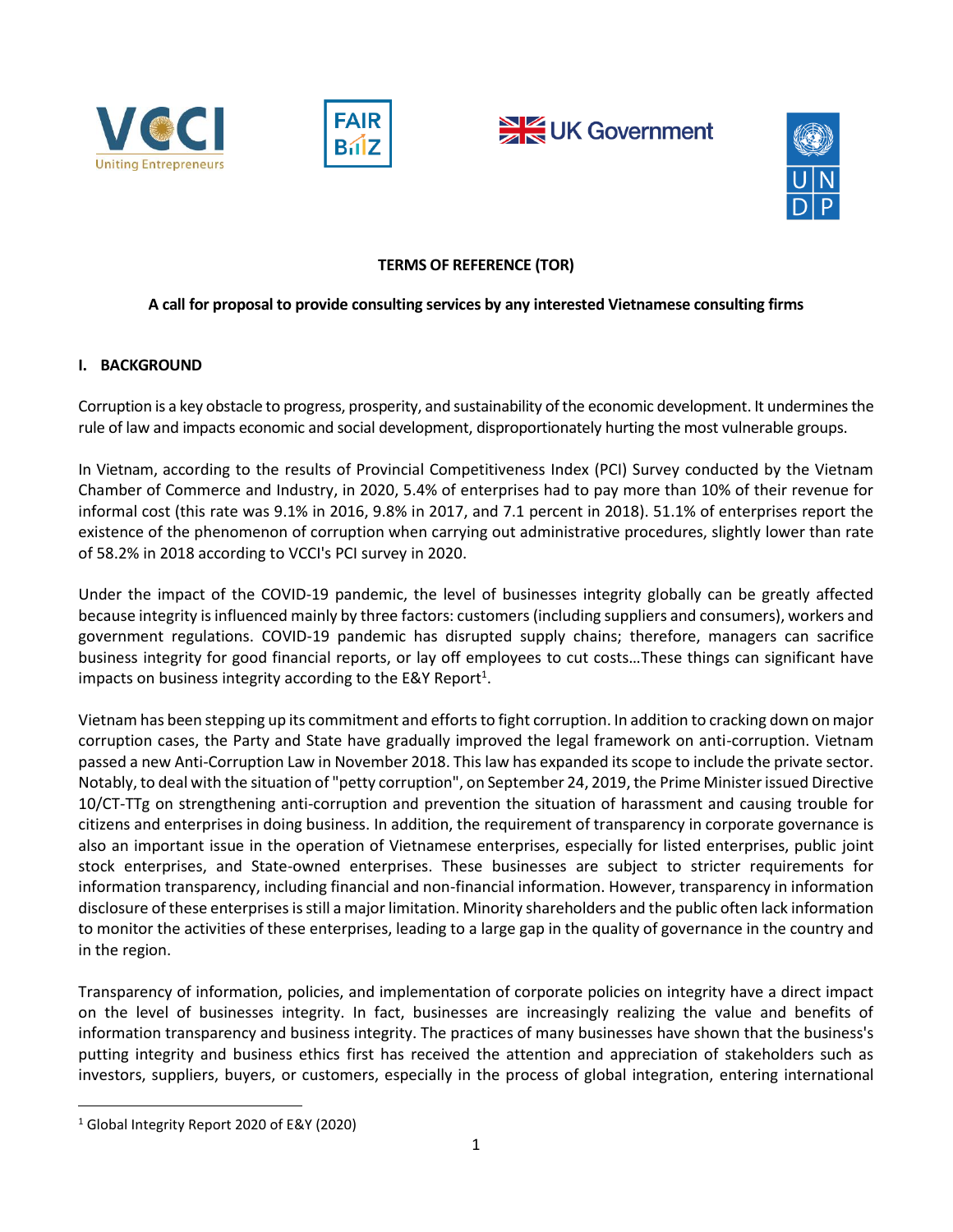markets and participating in global supply chains. For the above reasons, the tool like Vietnam Business Integrity Index is very helpful for business community in Vietnam to evaluate how business conduct ethical/integrity business, transparency, and information disclosure as well as to evaluate the performance of business operation.

The Office for Business Sustainable Development (SDforB) is an independent departmental level operating as per independent account regime under the Vietnam Chamber of Commerce and Industry (VCCI) - a non-governmental organization representing the Vietnamese business community in Vietnam and abroad. SDforB established in 2006 serving as an umbrella organization to assist the Vietnam business community in implementing responsible business conduct regarding sustainable development. Recently, SDforB has been successfully implemented many initiatives/programs such as (i) Government-Business Integrity Initiative - GBII (2018 to present with technical and financial support of UNDP); (ii) Helping SMEs to resist corruption in Vietnam (2016 to early 2018 funded by UK Government under management of British Embassy in Hanoi); (iii) Enhancing integrity initiative in Business - Project 12 (2015 -2019 with fund from Vietnamese State Budget); (iv) Integrity and Transparency in Business Initiative for Vietnam - ITBI (2009 -2012), (v) Global Compact Network Viet Nam - GCNV (2009 to present); (vi) Promotion of Children's Rights and Business Principles (CRBP) among Enterprises in Vietnam (2019 -2021 funded by UNICEF), (vii) Responsible Business Conduct in Vietnam (2019 -2021, funded by DEFAT), (viii) Vietnam Business Council for Sustainable Development - VBCSD (2010 to the present) and some others.

With such great efforts made by SDforB above, it's said to be the right time for SDforB to come up with a more collective efforts to promote business integrity in Viet Nam. It actively mobilizes business community to join the Vietnam Business Integrity Network – VBIN toward a fair business environment in Vietnam, which is a practical initiative which attracted great attention and joined commitments from business community. The VBIN advisory group was officially launched with 21 representatives of organizations and individual experts.

Therefore, substantially reducing corruption and bribery in all their forms will become crucial as we strive to enhance business integrity to better contribute to promote peaceful and inclusive societies for sustainable development.

In that context, with support of Promoting a Fair Business Environment in ASEAN (FairBiz), the Office for Business Sustainable Development (SDforB-VCCI) invite interested Vietnamese consulting firm to submit proposal to conduct the following tasks included:

- 1. Task 1: Conduct a pilot external assessment by using VBII
- 2. Task 2: Formulate final Vietnam Business Integrity Index VBII and relating tools (including guideline and questionnaire).
- 3. Task 3: In collaboration with a Vietnamese contracted software company/consulting company to develop and digitalize VBI Index, guideline, and questionnaire on kdlc.vn website
- 4. Task 4: Participation in a hybrid launching workshop to widely introduce the VBII in conducted.
- 5. Task 5: Deliver two virtual trainings to guide local businesses on how to use VBII are conducted.

### **III. TASKS AND SCOPE OF WORK THE CONSULTING FIRM AND DELIVERABLES AND TIMEFRAME**

Under these assignments, the consulting will have to implement the following tasks and submit the following deliverables:

### **1. Task 1: Conduct a pilot external assessment by using VBII**

### **1.1. Specific objectives**

o To complete a pilot external assessment using VBII ofthe perception on business integrity of at least 10 selected companies, by survey of clients/customers, suppliers, and partners or by a jury board of external assessors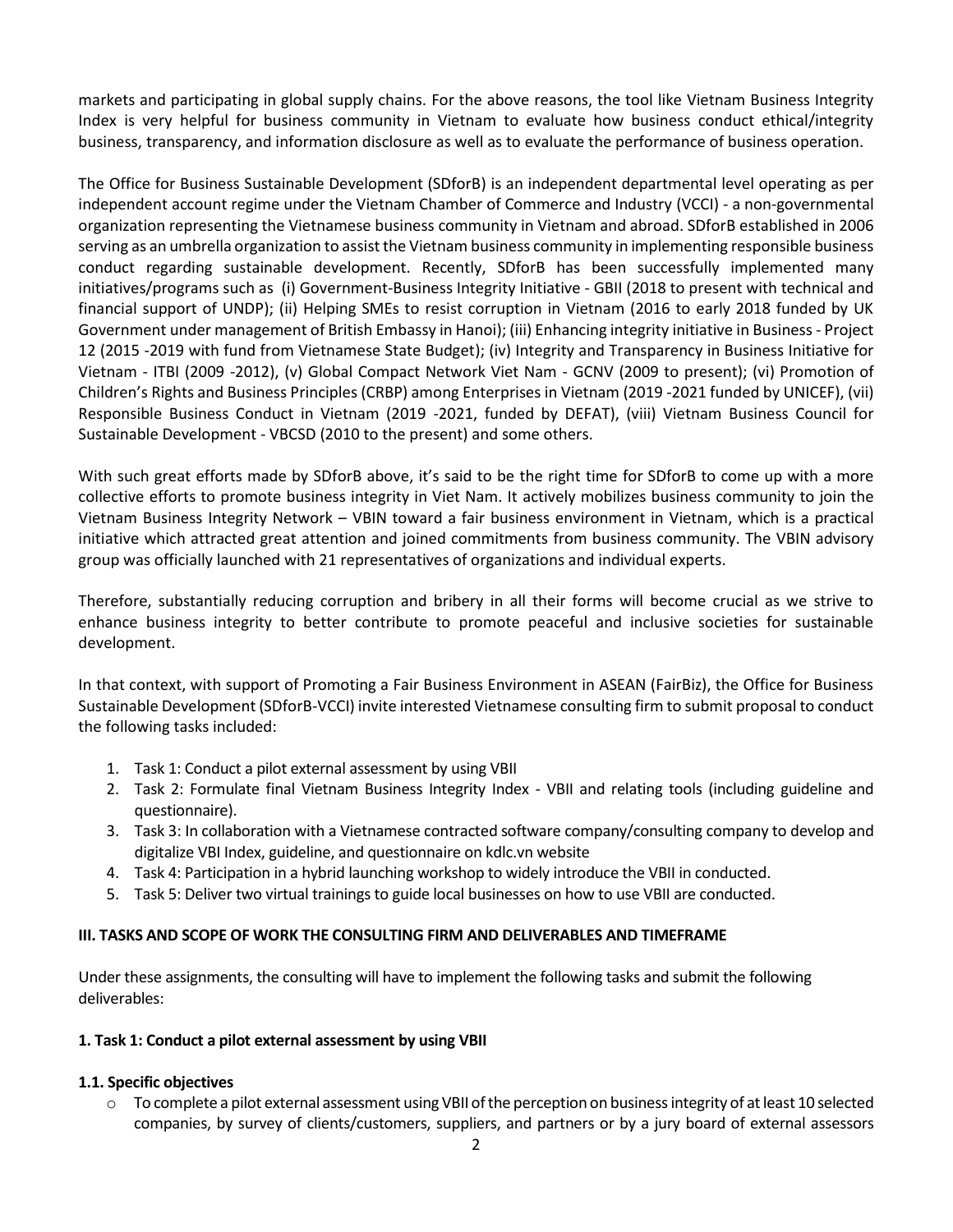(independent experts, business associations, regulators, company's partners, client), depending on the proposed methodology and completed methods for VBII by the consulting firm and after being approved by the Promoting a Fair Business Environment in ASEAN (FairBiz), the Office for Business Sustainable Development (SDforB-VCCI).

 $\circ$  To collect and analyze the data through the survey and provide recommendations on any gaps of the current VBII and submit proposal for improvement of the VBII.

### **1.2. Scope of work**

- o Adjust the set of business integrity indicators/sub-indicators of the current VBII to be suitable for a pilot external assessment. The adjusted set of indicators can be used to score and rank businesses integrity level by external assessors.
- $\circ$  Develop the concept note and methodology for collecting data by a pilot external assessment using the adjusted indicators/sub-indicators. The methodology should be convenient and suitable for online application. Get experts opinions and revise/finalize the concept note and methodology.
- o Develop the questionnaires and tools for collecting data using VBII/indicators. The questionnaires and tools should be convenient and suitable for online application. Get experts opinions and revise/finalize the questionnaires/tools.
- $\circ$  Develop criteria and identify the list of at least 10 companies for the purpose of pilot assessment using the VBII/indicators.
- o Conduct a pilot external assessment through survey questionnaires (online survey) of at least 220 individuals who are independent experts, business associations, company's partners, clients/customers of at least 10 identified companies.
- o Data processing and analysis
- o Draft a succinct report on the pilot VBII in Vietnamese and English and present the draft report at an online technical consultation meeting with at least 5 experts to gather further comments/inputs
- o Finalize the report (in both Vietnamese and English)
- o Designing layout of reports (in both Vietnamese and English).

Deliverables and timeframe:

- $\circ$  01 set of report written in Vietnamese and English which will be formatted/designed according to the rules and uploaded on the project website (www.kdlc.vn) and UNDP website. The report should include (1) analysis of the collected data from at least 220 questionnaires, (2) identification of gaps of the current VBII and indicators, and (3) proposal for improvement.
- $\circ$  The consulting firm will have to complete the tasks described herein and submit the deliverables for this activity by **15 March 2022**.

# **2. Task 2: Formulate final Vietnam Business Integrity Index - VBII and relating tools (including guideline and questionnaire)**

### **2.1. Objective**

To formulate final VBII, questionnaire and guideline for self-assessment and external assessment

### **2.2. Scope of work**

- o Finalize the Index in Vietnamese and English.
- o Continuously finalize guideline on how to use the index in Vietnamese and English.
- o Develop draft checklist and finalize the checklist in Vietnamese and English.
- o Conduct and moderate an online half-day technical consultation meeting with key experts to collect inputs/comments and report writing in English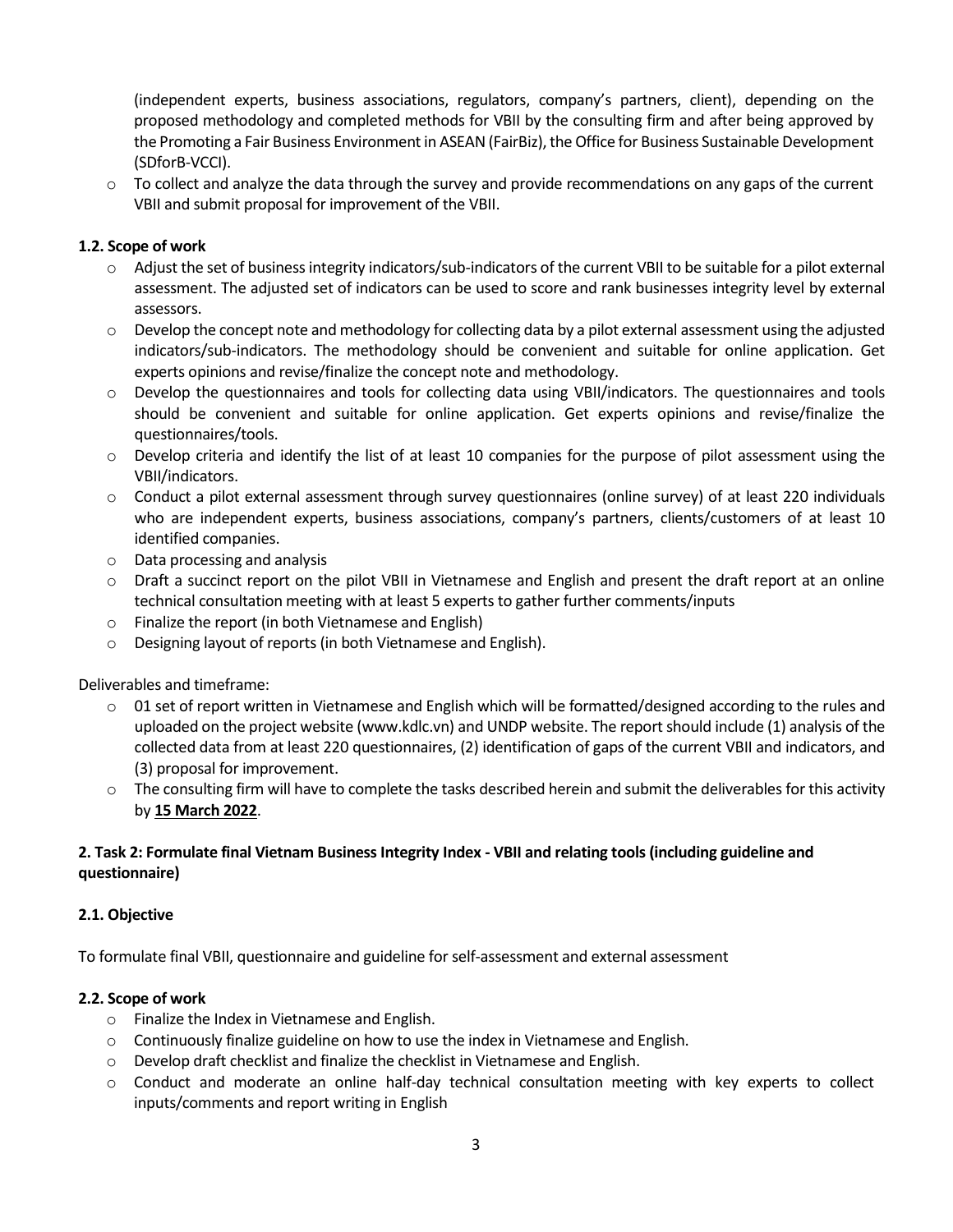- o Deliver presentation on introduction of index, guidance, and checklist at a launching workshop (included slide preparation, facilitation and report writing)
- o Lastly update/finalize the Index, guidance and checklist if any
- o Formatting and design layout of the Index in Vietnamese and English (included guidance and checklist) writing report).

# **2.3. Deliverables and timeframe**

- $\circ$  01 set of the final version of VBI Index, including indicators and sub-indicators, guideline on how to use the VBII, including methodologies and survey questionnaires for company self-assessment and external assessment, and checklist in both of Vietnamese and English. They are required to be formatted according to the rule and uploaded on the UNDP website and the project website [\(www.kdlc.vn\)](http://www.kdlc.vn/).
- o The consultant will have to complete the tasks, responsibilities and submit the deliverables under this task before **25 March 2022**.

# **3. Task 3: In collaboration with a Vietnamese contracted software company/consulting company to develop and digitalize VBI Index, guideline, and questionnaire on kdlc.vn website**

# **3.1. Objective:**

In collaboration with a Vietnamese contracted software company/consulting company to develop and digitalize VBI Index, guideline, and questionnaire on kdlc.vn website

# **3.2. Scope of work:**

To work with a consulting firm/software company to a design idea and structure of interface/landing page, draw up content in both of Vietnamese and English, upload and ensure technical management to avoid technical errors.

Provide methodology, guideline and requirements for the software company to in development of online questionnaire, data collection forms, database structure, computation of score and ranking of enterprise, potential value-added services of VBII, presentation of results on the website, other contents on VBII e.g. introduction about VBII, methodology of VBII, VBII news.

Guide the software company in integrating the digitalized VBII contents and instruments by way of inline frame (iframe) into the websit[e www.kdlc.vn](http://www.kdlc.vn/)

# **3.3. Deliverables and implementation time**

A report to describe ideas and requirements to design interface/landing page and its structure, and to describe how VBII can run in practice. The software will be developed by a software company to be recruited by SDforB. Key requirements about the software that should be reflected in the report:

- o The software will be developed to digitalize VBII, guideline and questionnaire and run VBII, guideline and checklist to be integrated by inline frame (iframe) method in the the website of kdlc.vn/VCCI to collect data on companies.
- o The software should be designed for online access and online assessment, and can collect data for VBII report for SDforB.
- o The software is to support the inputting of data from questionnaires, computation, generation of final scoring by using the methodologies and formulas described in the guideline.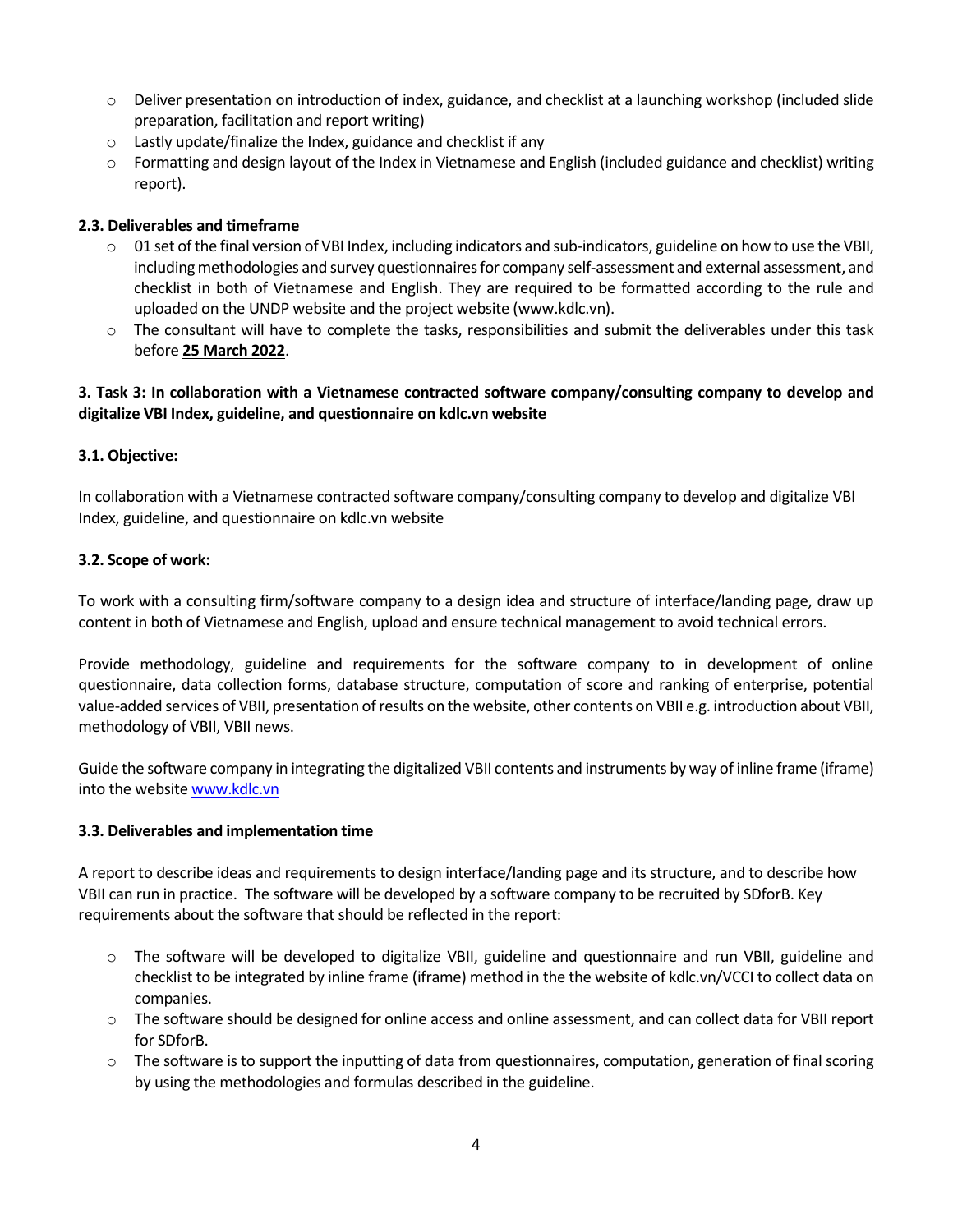o For the online platform, assessors who wish to conduct the software can open an account and conduct the assessment online. The online platform should be design in a way that can offer value-added services and paidservices and income generating activity for Vietnam Business Integrity Network.

The consultant will have to complete the tasks, responsibilities and submit the deliverables under this task **by 28 Feb 2022.**

### **4. Task 4: Participation in a hybrid launching workshop to widely introduce the Vietnam Business Integrity Index**

### **4.1. Objective**

To present and to widely introduce final Vietnam Business Integrity Index – VBII and digitalized VBII at a hybrid launching workshop is conducted by SDforB in collaboration with UNDP.

### **4.2. Scope of work**

The consulting firm who is contracted to deliver task 1, task 2, task 3 is continuously asked to deliver task 4. This is the responsibility of the consulting firm to do without paying any additional consulting fee. However, a modest honorarium could be considered to provide to a key expert of the consulting firm by a separated service contract because he/she joins the workshop as a speaker.

The consulting firm will take responsibility for developing, delivering presentation on VBII and submitting SDforB a meeting report in English within 3 days once the event completed.

### **4.3. Deliverable and implementation time**

A hybrid workshop will be organized by SDforB in collaboration with UNDP **in March**. Event date will be identified later. A narrative report of the event written by a representative of the consulting firm and it's submitted within 3 days once the event completed.

### **5. Tasks 5: Deliver two virtual one day trainings to guide local businesses on how to use VBII**

### **4.1. Objective**

Local businesses are trained and guided on how to use VBII

### **4.2. Scope of work**

The consulting firm will be required to mainly deliver two online trainings conducted by SDforB which will include

- Consulting company must send SDforB and UNDP a brief proposal sent via email to describe interactive training methodology, tentative agenda (pre-test and post-test might be required to develop if it deems necessary and vice versa) for further comments/inputs before trainings around a month before.
- Prepare presentation to submit SDforB and UNDP for comments if any.
- Deliver trainings
- Write a training report to be circulated to SDforB, UNDP within around 3 working days after trainings.

### **4.3. Deliverables**

- o Two virtual trainings to be delivered in early March 2022.
- o Presentation slide, and pre-test and post-test if any
- o A narrative report and event photos on the training courses will be submitted to SDforb within 3 days after the events.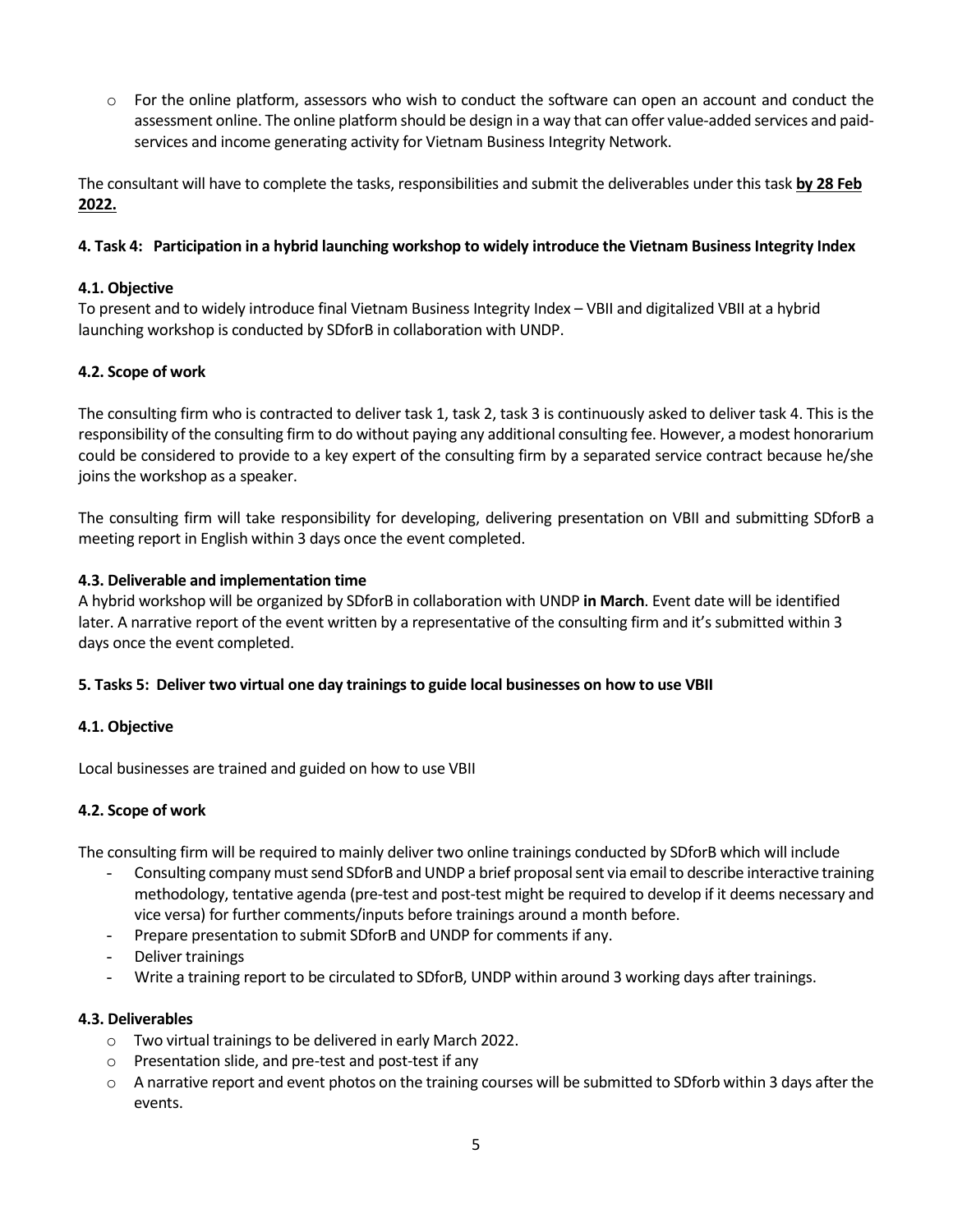### **III. OVERALL QUALIFICATION OF THE CONSULTING FIRMS AND TEAM MEMBERS**

Interested Vietnamese consultancy firms, universities, NGOs shall form a team that consist of one senior technical expert – team leader and technical expert-team members.

Required qualification for the senior technical expert – team leader:

- o Holds PhD's degree of Law, Business Administration/ economics or relevant area of business ethics and a minimum of over 12 years of relevant professional experience.
- o Proven experience in providing consulting services to SDforB/VCCI.
- o Proven experience in providing similar consulting services to UN agencies and international agencies.
- o Proven good understanding of the Vietnam Business Integrity Network VBIN.
- o Proven experience in developing and implementing indexes in which companies and enterprises are target groups.
- o Proven experience in online survey and development of online index in which business, companies are main target groups.
- o Proven networking ability to mobilized experts and businesses for the purpose of the VBII.
- o Good understanding about Vietnam business context, business integrity, CSR and 17 SDGs.
- o Analytical skills, experience in conducting surveys, doing research, and report writing.
- o Fluency and proven oral and written skills in English.
- o Excellent and proven communication skills with a variety of stakeholders.
- o Ability to engage in dialogue with counterparts (businesses, government agencies, development agencies, etc.) on technical issues.

Required qualification for the technical expert-team members:

- o At least master's degree of Law, Business Administration/ economics or relevant area of business ethics and a minimum of over 5 years of relevant professional experience
- o Proven experience in developing and implementing indexes in which companies and enterprises are target groups.
- o Proven experience in online survey and development of online index in which business, companies are main target groups.
- o Good understanding about Vietnam business context, business integrity, CSR and 17 SDGs.
- $\circ$  Analytical skills, experience in conducting surveys, doing research, and report writing.
- o Fluency and proven oral and written skills in English.

### **IV. CRITERIA FOR SELECTING THE BEST OFFER**

Upon the call for proposal, qualified consulting firms are expected to submit both the Technical and Financial Proposals.

Criteria:

| <b>STT</b> | Tiêu chí                                                                                                                                                                                     | Điểm đánh giá |
|------------|----------------------------------------------------------------------------------------------------------------------------------------------------------------------------------------------|---------------|
|            | Good understanding of TOR<br>$\circ$                                                                                                                                                         |               |
|            | Proven experience in providing consulting services to<br>SDforB/VCCI.<br>Proven experience in providing similar consulting services to UN<br>$\circ$<br>agencies and international agencies. | 10            |